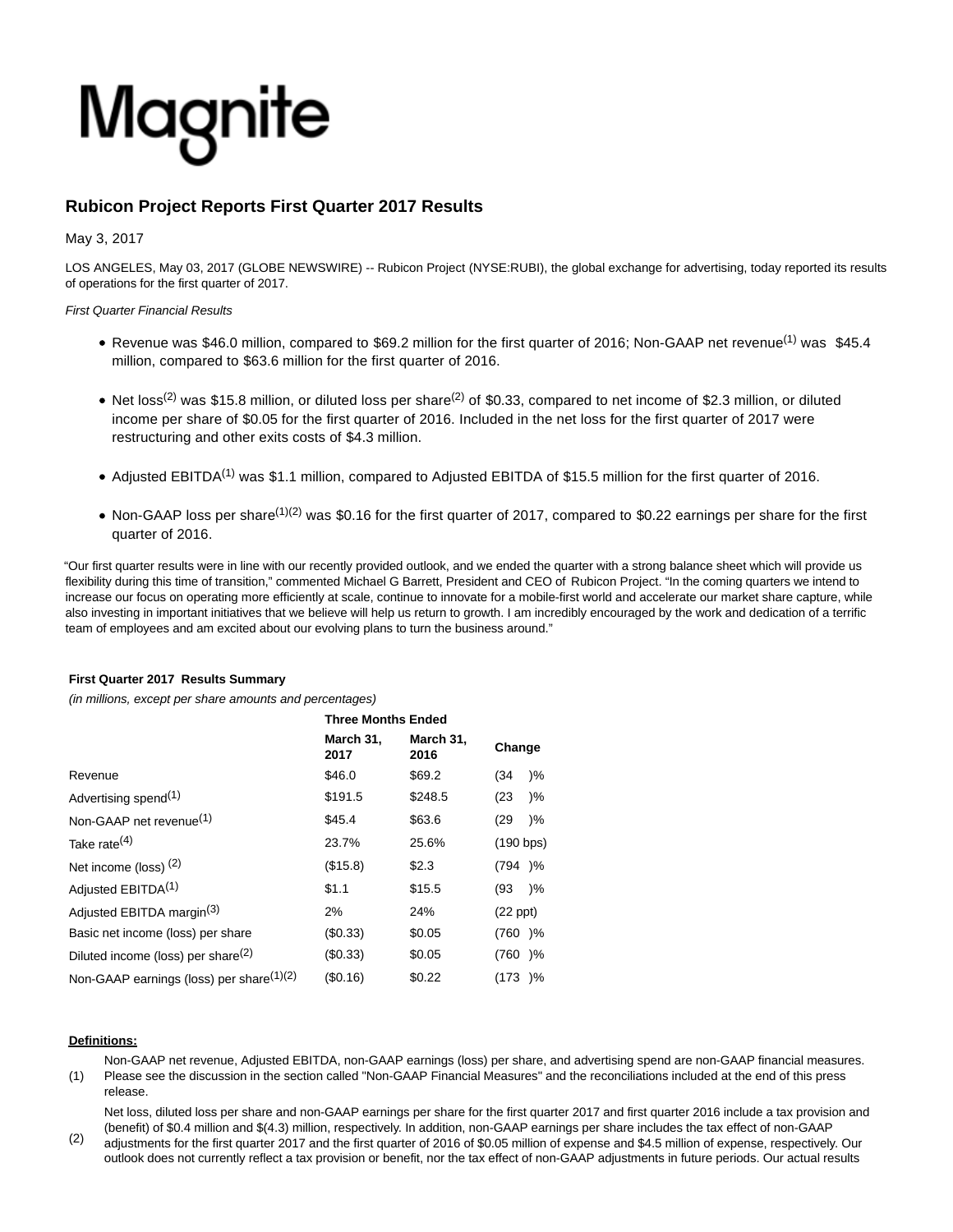may materially differ from these expectations.

(3) Adjusted EBITDA margin is calculated as Adjusted EBITDA divided by non-GAAP net revenue. Reconciliations for both net income (loss) to Adjusted EBITDA and revenue to non-GAAP net revenue are included at the end of this press release. For further discussion, please see "Non-GAAP Financial Measures."

Take rate is an operational performance measure calculated as revenue (or for periods in which we have revenue reported on a gross basis, as non-GAAP net revenue) divided by advertising spend. Reconciliations for revenue to both advertising spend and non-GAAP net revenue are included at the end of this press release. For further discussion, please see "Non-GAAP Financial Measures." We review take rate for

(4) internal management purposes to assess the development of our marketplace with buyers and sellers. Our take rate (and our fees, which drive take rate) can be affected by a variety of factors, including the terms of our arrangements with buyers and sellers active on our platform in a particular period; the scale of a buyer's or seller's activity on our platform; mix of inventory or transaction types; the implementation of new products; platforms and solution features; auction dynamics; negotiations with clients; header bidding; competitive factors including fee reductions we expect to implement; and the overall development of the digital advertising ecosystem.

#### **First Quarter 2017 Results Conference Call and Webcast:**

The Company will host a conference call on May 3, 2017 at 1:30 PM (PT) / 4:30 PM (ET) to discuss the results for its first quarter of 2017.

#### **Live conference call**

| Toll free number:           | (844) 875-6911 (for domestic callers)                               |
|-----------------------------|---------------------------------------------------------------------|
| Direct dial number:         | (412) 902-6511 (for international callers)                          |
| Passcode:                   | Ask to join the Rubicon Project conference call                     |
| Simultaneous audio webcast: | http://investor.rubiconproject.com under "Events and Presentations" |

#### **Conference call replay**

| Toll free number:   | (877) 344-7529 (for domestic callers)                                |
|---------------------|----------------------------------------------------------------------|
| Direct dial number: | (412) 317-0088 (for international callers)                           |
| Passcode:           | 10105261                                                             |
| Webcast link:       | http://investor.rubiconproject.com, under "Events and Presentations" |

#### **About Rubicon Project**

Founded in 2007, Rubicon Project's mission is to keep the Internet free and open and fuel its growth by making it easy and safe to buy and sell advertising. Rubicon Project offers a highly scalable platform to enable the world's leading brands, content creators and application developers to execute billions of digital advertising transactions each month and to improve the advertising experiences of consumers. Rubicon Project is a publicly traded company (NYSE:RUBI) headquartered in Los Angeles, California.

Note: The Rubicon Project and the Rubicon Project logo are registered service marks of The Rubicon Project, Inc.

#### **Forward-Looking Statements:**

This press release and management's prepared remarks during the conference call referred to above include, and management's answers to questions during the conference call may include, forward-looking statements, including statements based upon or relating to our expectations, assumptions, estimates, and projections. In some cases, you can identify forward-looking statements by terms such as "may," "might," "will," "objective," "intend," "should," "could," "can," "would," "expect," "believe," "design," "anticipate," "estimate," "predict," "potential," "plan" or the negative of these terms, and similar expressions. Forward-looking statements may include, but are not limited to, statements concerning our anticipated financial performance, including, without limitation, revenue, advertising spend, non-GAAP net revenue, profitability, net income (loss), Adjusted EBITDA, earnings per share, and cash flow; strategic objectives, including focus on header bidding, private marketplace, mobile, video, Orders, automated guaranteed, and guaranteed audience solutions; investments in our business; development of our technology; introduction of new offerings; scope and duration of client relationships; the fees we may charge in the future; business mix and expansion of offerings in our areas of strategic focus; sales growth; client utilization of our offerings; our competitive differentiation; our leadership position in the industry; market conditions, trends, and opportunities; user reach; certain statements regarding future operational performance measures including take rate, paid impressions, and average CPM; and factors that could affect these and other aspects of our business.

These statements are not guarantees of future performance; they reflect our current views with respect to future events and are based on assumptions and estimates and subject to known and unknown risks, uncertainties and other factors that may cause our actual results, performance or achievements to be materially different from expectations or results projected or implied by forward-looking statements. These risks include, but are not limited to: our ability to grow and to manage our growth effectively; our ability to develop innovative new technologies and remain a market leader; our ability to attract and retain buyers and sellers and increase our business with them; our vulnerability to loss of, or reduction in spending by, buyers; our ability to maintain a supply of advertising inventory from sellers; the effect on the advertising market and our business from difficult economic conditions; the freedom of buyers and sellers to direct their spending and inventory to competing sources of inventory and demand; our ability to use our solution to purchase and sell higher value advertising and to expand the use of our solution by buyers and sellers utilizing evolving digital media platforms; our ability to introduce new offerings and bring them to market in a timely manner in response to client demands and industry trends, including shifts in digital advertising growth from display to mobile channels; the increased prevalence of header bidding and its effect on our competitive position; our header bidding solution not resulting in revenue growth and causing infrastructure strain and added cost; uncertainty of our estimates and expectations associated with new offerings, including header bidding, private marketplace, mobile, video, Orders, automated guaranteed, and guaranteed audience solutions; declining fees and take rate, including as a result of implementation of alternative pricing models, and the need to grow through advertising spend increases rather than fee increases; our limited operating history and history of losses; our ability to continue to expand into new geographic markets; our ability to adapt effectively to shifts in digital advertising to mobile and video channels and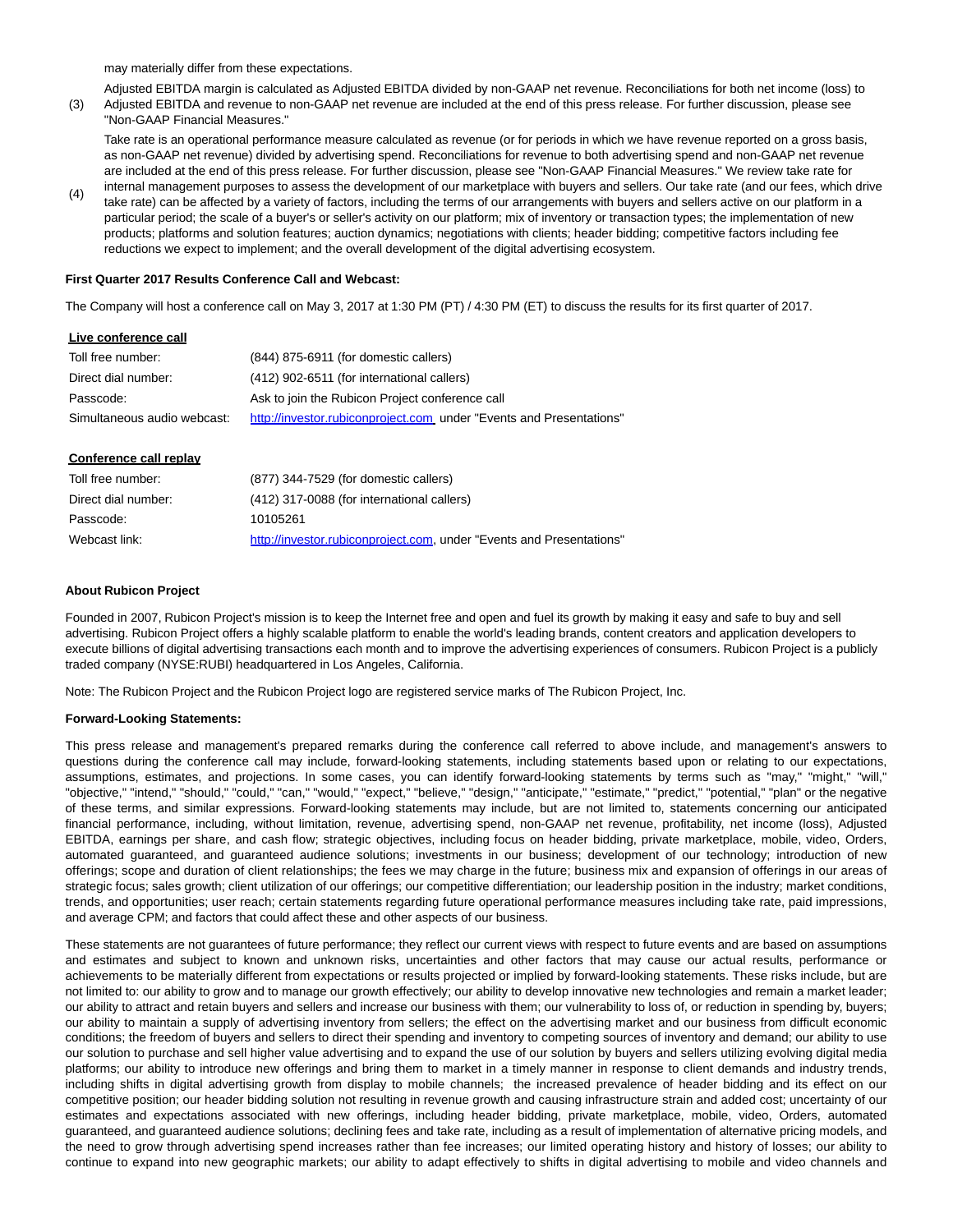formats; increased prevalence of ad blocking technologies; the slowing growth rate of online digital desktop advertising; the growing percentage of online and mobile advertising spending captured by owned and operated sites (such as Facebook and Google); the effects of increased competition in our market and increasing concentration of advertising spending, including mobile spending, in a small number of very large competitors; acts of competitors and other third parties that can adversely affect our business; our ability to differentiate our offerings and compete effectively in a market trending increasingly toward commodification, transparency, and disintermediation; requests from buyers and sellers for discounts, fee concessions or revisions, rebates, refunds, and greater levels of pricing transparency and specificity; potential adverse effects of malicious activity such as fraudulent inventory and malware; the effects of seasonal trends on our results of operations; costs associated with defending intellectual property infringement and other claims; our ability to attract and retain qualified employees and key personnel; our ability to identify future acquisitions of or investments in complementary companies or technologies and our ability to consummate the acquisitions and integrate such companies or technologies; our ability to comply with, and the effect on our business of, evolving legal standards and regulations, particularly concerning data protection and consumer privacy and evolving labor standards.

We discuss many of these risks and additional factors that could cause actual results to differ materially from those anticipated by our forward-looking statements under the headings "Risk Factors," "Management's Discussion and Analysis of Financial Condition and Results of Operations," and elsewhere in filings we have made and will make from time to time with the Securities and Exchange Commission, or SEC. These forward-looking statements represent our estimates and assumptions only as of the date of this press release. Unless required by federal securities laws, we assume no obligation to update any of these forward-looking statements, or to update the reasons actual results could differ materially from those anticipated, to reflect circumstances or events that occur after the statements are made. Without limiting the foregoing, we are currently not providing guidance, and any guidance we may provide will generally be given only in connection with quarterly and annual earnings announcements, without interim updates, and we may appear at industry conferences or make other public statements without disclosing material nonpublic information in our possession. Given these uncertainties, investors should not place undue reliance on these forward-looking statements. Investors should read this press release and the documents that we reference in this press release and have filed or will file with the SEC completely and with the understanding that our actual future results may be materially different from what we expect. We qualify all of our forward-looking statements by these cautionary statements.

# **Non-GAAP Financial Measures:**

This press release includes information relating to advertising spend, non-GAAP net revenue, Adjusted EBITDA, non-GAAP net income, and non-GAAP earnings per share, which are financial measures that have not been prepared in accordance with GAAP. These non-GAAP financial measures are used by our management and board of directors, in addition to our GAAP results, to understand and evaluate our performance and trends, to prepare and approve our annual budget, and to develop short- and long-term plans and performance objectives. Management believes that these non-GAAP financial measures provide useful information about our core results and thus are appropriate to enhance the overall understanding of our past performance and our prospects for the future.

These non-GAAP financial measures are not intended to be considered in isolation from, as substitutes for, or as superior to, the corresponding financial measures prepared in accordance with GAAP. You are encouraged to evaluate these adjustments, and review the reconciliation of these non-GAAP financial measures to their most comparable GAAP measures, and the reasons we consider them appropriate. It is important to note that the particular items we exclude from, or include in, our non-GAAP financial measures may differ from the items excluded from, or included in, similar non-GAAP financial measures used by other companies. See "Reconciliation of revenue to advertising spend and revenue to non-GAAP net revenue," "Reconciliation of net loss to Adjusted EBITDA," "Reconciliation of net loss to non-GAAP net income" and "Reconciliation of GAAP EPS to non-GAAP EPS" included as part of this press release.

#### **Advertising Spend:**

We define advertising spend as the buyer spending on advertising transacted on our platform. Advertising spend does not represent revenue reported on a GAAP basis. Tracking our advertising spend allows us to compare our results to the results of companies that report all spending transacted on their platforms as GAAP revenue on a gross basis. We also use advertising spend for internal management purposes to assess market share of total advertising spending. Our advertising spend may be influenced by demand for our services, the volume and characteristics of paid impressions, average CPM, the nature and amount of fees we charge, and other factors such as changes in the market, our execution of the business, and competition. Advertising spend may fluctuate due to seasonality and increases or decreases in average CPM and paid impressions. In addition, we generally experience higher advertising spend during the fourth quarter of a given year resulting from higher advertising budgets by advertisers and more bidding activity on our platform, which may drive higher volumes of paid impressions or average CPM. Growth in our advertising spend slowed significantly in 2016 for various reasons, including shift of spending on digital advertising from desktop, which represents the majority of our business, to mobile; our delay in embracing header bidding; and absorption by competitors, principally Google and Facebook, of an increasing share of growth in spending on digital advertising.

#### **Non-GAAP Net Revenue:**

We define non-GAAP net revenue as GAAP revenue less amounts we pay sellers that are included within cost of revenue for the portion of our revenue reported on a gross basis. Non-GAAP net revenue would represent our revenue if we were to record all of our revenue on a net basis. Non-GAAP net revenue does not represent revenue reported on a GAAP basis. Non-GAAP net revenue is one useful measure in assessing the performance of our business in periods for which our revenue includes revenue reported on a gross basis, because it shows the operating results of our business on a consistent basis without the effect of differing revenue reporting (gross vs. net) that we apply under GAAP across different types of transactions, and facilitates comparison of our results to the results of companies that report all of their revenue on a net basis. A potential limitation of non-GAAP net revenue is that other companies may define non-GAAP net revenue differently, which may make comparisons difficult.

Non-GAAP net revenue is influenced by demand for our services, the volume and characteristics of advertising spend, and our take rate. The revenue we have reported on a gross basis was associated with our intent marketing solution. Because we exited that business in the first quarter of 2017, we do not expect to report any revenue on a gross basis after the first quarter of 2017 unless and until we change our business practices, develop new products, or make an acquisition, in each case with characteristics that require gross reporting.

#### **Adjusted EBITDA:**

We define Adjusted EBITDA as net income (loss) adjusted to exclude stock-based compensation expense, depreciation and amortization,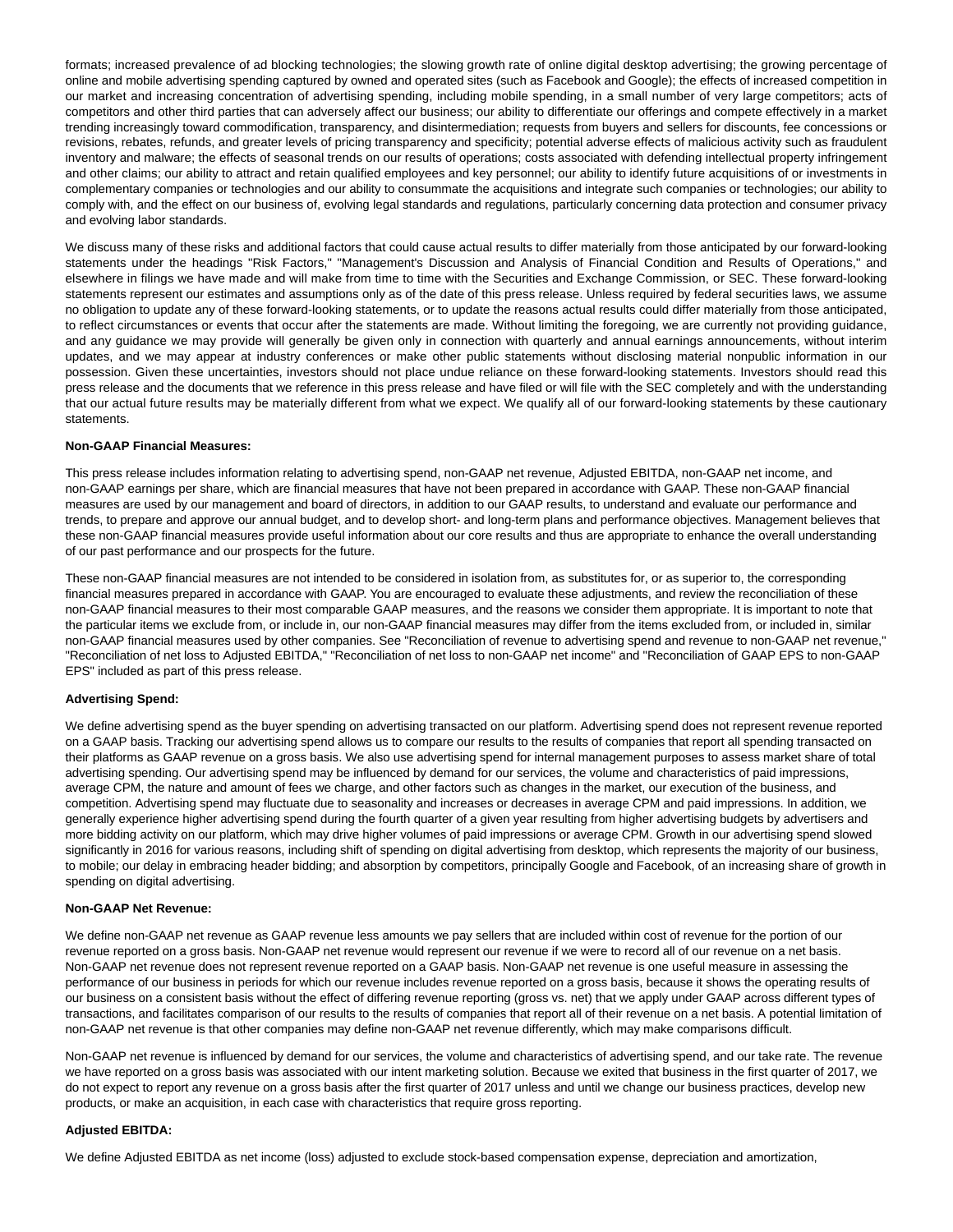amortization of acquired intangible assets, impairment charges, interest income or expense, and other cash and non-cash based income or expenses that we do not consider indicative of our core operating performance, including, but not limited to foreign exchange gains and losses, acquisition and related items, and provision (benefit) for income taxes. We believe Adjusted EBITDA is useful to investors in evaluating our performance for the following reasons:

- Adjusted EBITDA is widely used by investors and securities analysts to measure a company's performance without regard to items such as those we exclude in calculating this measure, which can vary substantially from company to company depending upon their financing, capital structures, and the method by which assets were acquired.
- Our management uses Adjusted EBITDA in conjunction with GAAP financial measures for planning purposes, including the preparation of our annual operating budget, as a measure of performance and the effectiveness of our business strategies, and in communications with our board of directors concerning our performance. Adjusted EBITDA may also be used as a metric for determining payment of cash incentive compensation.
- Adjusted EBITDA provides a measure of consistency and comparability with our past performance that many investors find useful, facilitates period-to-period comparisons of operations, and also facilitates comparisons with other peer companies, many of which use similar non-GAAP financial measures to supplement their GAAP results.

Although Adjusted EBITDA is frequently used by investors and securities analysts in their evaluations of companies, Adjusted EBITDA has limitations as an analytical tool, and should not be considered in isolation or as a substitute for analysis of our results of operations as reported under GAAP. These limitations include:

- Stock-based compensation is a non-cash charge and is and will remain an element of our long-term incentive compensation package, although we exclude it as an expense when evaluating our ongoing operating performance for a particular period.
- Depreciation and amortization are non-cash charges, and the assets being depreciated or amortized will often have to be replaced in the future, but Adjusted EBITDA does not reflect any cash requirements for these replacements.
- Impairment charges are non-cash charges related to goodwill, intangible assets and/or long-lived assets.
- Adjusted EBITDA does not reflect non-cash charges related to acquisition and related items, such as amortization of acquired intangible assets and changes in the fair value of contingent consideration.
- Adjusted EBITDA does not reflect cash and non-cash charges and changes in, or cash requirements for, acquisition and related items, such as certain transaction expenses and expenses associated with earn-out amounts.
- Adjusted EBITDA does not reflect changes in our working capital needs, capital expenditures, or contractual commitments.
- Adjusted EBITDA does not reflect cash requirements for income taxes and the cash impact of other income or expense.
- Other companies may calculate Adjusted EBITDA differently than we do, limiting its usefulness as a comparative measure.

Our Adjusted EBITDA is influenced by fluctuation in our revenue and the timing and amounts of our investments in our operations. Adjusted EBITDA should not be considered as an alternative to net income (loss), operating loss, or any other measure of financial performance calculated and presented in accordance with GAAP.

# **Non-GAAP Net Income and Non-GAAP Earnings per Share:**

We define non-GAAP earnings per share as non-GAAP net income (loss) divided by non-GAAP weighted-average shares outstanding. Non-GAAP net income (loss) is equal to net income (loss) excluding stock-based compensation, impairment charges, cash and non-cash based acquisition and related expenses, including amortization of acquired intangible assets, transaction expenses, expenses associated with earn-out amounts, and foreign currency gains and losses. In periods in which non-GAAP net income (loss) is positive, non-GAAP weighted-average shares outstanding used to calculate non-GAAP earnings per share includes the impact of potentially dilutive shares. Potentially dilutive shares consist of stock options, restricted stock awards, restricted stock units, potential shares issued under the Employee Stock Purchase Plan, each computed using the treasury stock method, shares held in escrow, and potential shares issued as part of contingent consideration as a result of business combinations. We believe non-GAAP earnings per share is useful to investors in evaluating our ongoing operational performance and our trends on a per share basis, and also facilitates comparison of our financial results on a per share basis with other companies, many of which present a similar non-GAAP measure. However, a potential limitation of our use of non-GAAP earnings per share is that other companies may define non-GAAP earnings per share differently, which may make comparison difficult. This measure may also exclude expenses that may have a material impact on our reported financial results. Non-GAAP earnings per share is a performance measure and should not be used as a measure of liquidity. Because of these limitations, we also consider the comparable GAAP measure of net income (loss).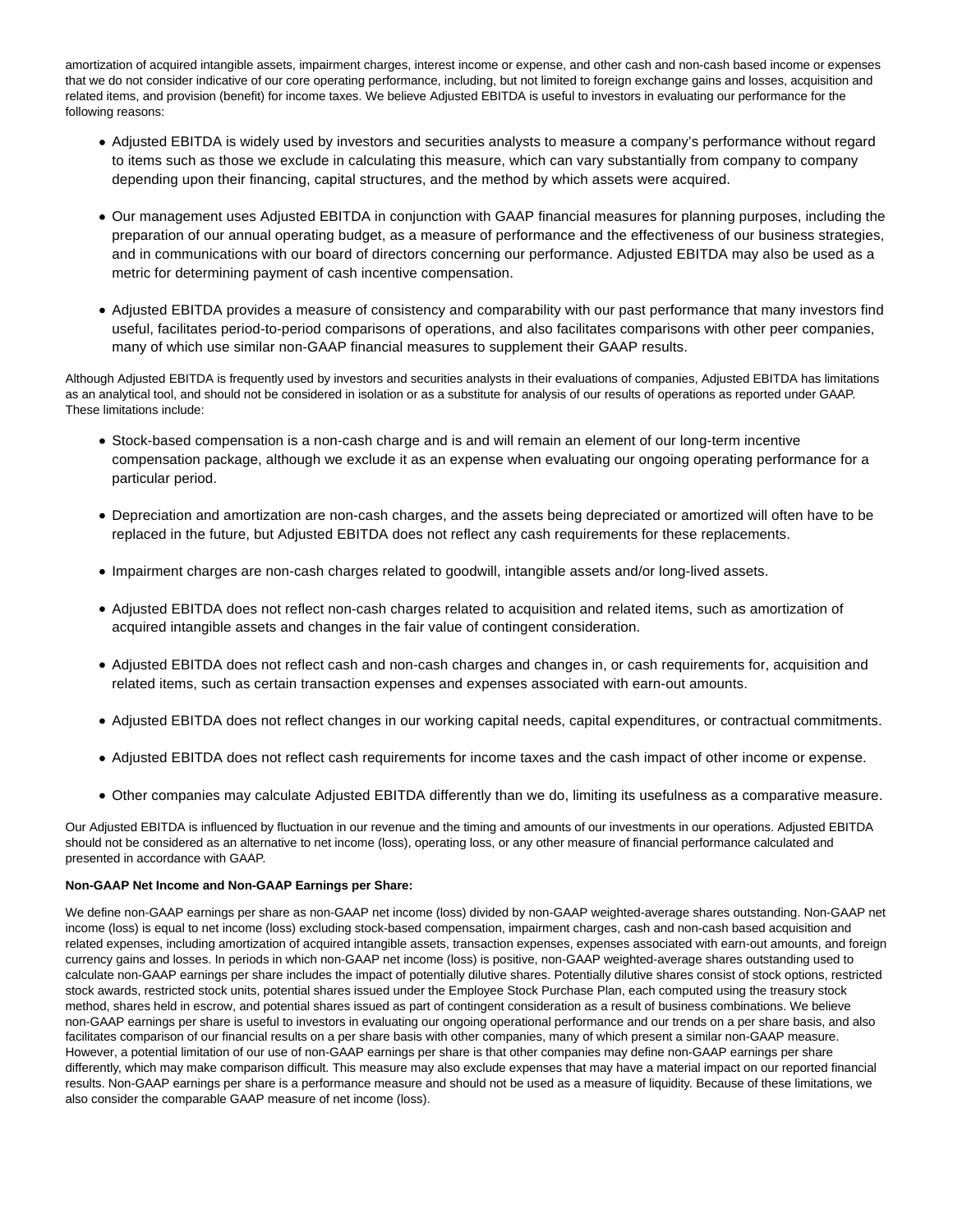## **THE RUBICON PROJECT, INC. CONDENSED CONSOLIDATED BALANCE SHEETS (In thousands) (unaudited)**

|                                              | March 31, 2017         | December 31, 2016         |
|----------------------------------------------|------------------------|---------------------------|
| <b>ASSETS</b>                                |                        |                           |
| Current assets:                              |                        |                           |
| Cash and cash equivalents                    | \$149,367              | \$149,423                 |
| Marketable securities                        | 38,604                 | 40,550                    |
| Accounts receivable, net                     | 133,575                | 192,064                   |
| Prepaid expenses and other current assets    | 11,516                 | 9,540                     |
| <b>TOTAL CURRENT ASSETS</b>                  | 333,062                | 391,577                   |
| Property and equipment, net                  | 33,208                 | 36,246                    |
| Internal use software development costs, net | 14,929                 | 16,522                    |
| Other assets, non-current                    | 2,129                  | 2,921                     |
| Intangible assets, net                       | 5,219                  | 6,804                     |
| Goodwill                                     | 65,705                 | 65,705                    |
| <b>TOTAL ASSETS</b>                          | \$454,252              | \$519,775                 |
| <b>LIABILITIES AND STOCKHOLDERS' EQUITY</b>  |                        |                           |
| <b>Current liabilities:</b>                  |                        |                           |
| Accounts payable and accrued expenses        | \$158,837              | \$214,903                 |
| Other current liabilities                    | 3,156                  | 3,534                     |
| <b>TOTAL CURRENT LIABILITIES</b>             | 161,993                | 218,437                   |
| Deferred tax liability, net                  | 42                     | 42                        |
| Other liabilities, non-current               | 1,678                  | 1,783                     |
| <b>TOTAL LIABILITIES</b>                     | 163,713                | 220,262                   |
| STOCKHOLDERS' EQUITY                         |                        |                           |
| Additional paid-in capital                   | 405,560                | 398,787                   |
| Accumulated other comprehensive loss         | (180)<br>$\mathcal{C}$ | (273)<br>$\mathcal{C}$    |
| <b>Accumulated deficit</b>                   | (114, 841)             | (99,001)<br>$\mathcal{E}$ |
| TOTAL STOCKHOLDERS' EQUITY                   | 290,539                | 299,513                   |
| TOTAL LIABILITIES AND STOCKHOLDERS' EQUITY   | \$454,252              | \$519,775                 |
|                                              |                        |                           |

# **THE RUBICON PROJECT, INC.**

# **CONDENSED CONSOLIDATED STATEMENTS OF OPERATIONS (In thousands, except per share amounts)**

**(unaudited)**

|                                    | <b>Three Months Ended</b> |                |  |
|------------------------------------|---------------------------|----------------|--|
|                                    | March 31, 2017            | March 31, 2016 |  |
| Revenue                            | \$46,015                  | \$69,232       |  |
| Expenses $(1)(2)$ :                |                           |                |  |
| Cost of revenue                    | 14,688                    | 16,783         |  |
| Sales and marketing                | 14,628                    | 21,278         |  |
| Technology and development         | 12,753                    | 12,443         |  |
| General and administrative         | 15,080                    | 20,605         |  |
| Restructuring and other exit costs | 4,338                     |                |  |
| Total expenses                     | 61,487                    | 71,109         |  |
| Loss from operations               | (15, 472)                 | (1, 877)       |  |
| Other income:                      |                           |                |  |
| Interest income, net               | (167)                     | (94            |  |
| Other income                       | (212)                     | —              |  |
| Foreign exchange loss, net         | 372                       | 261            |  |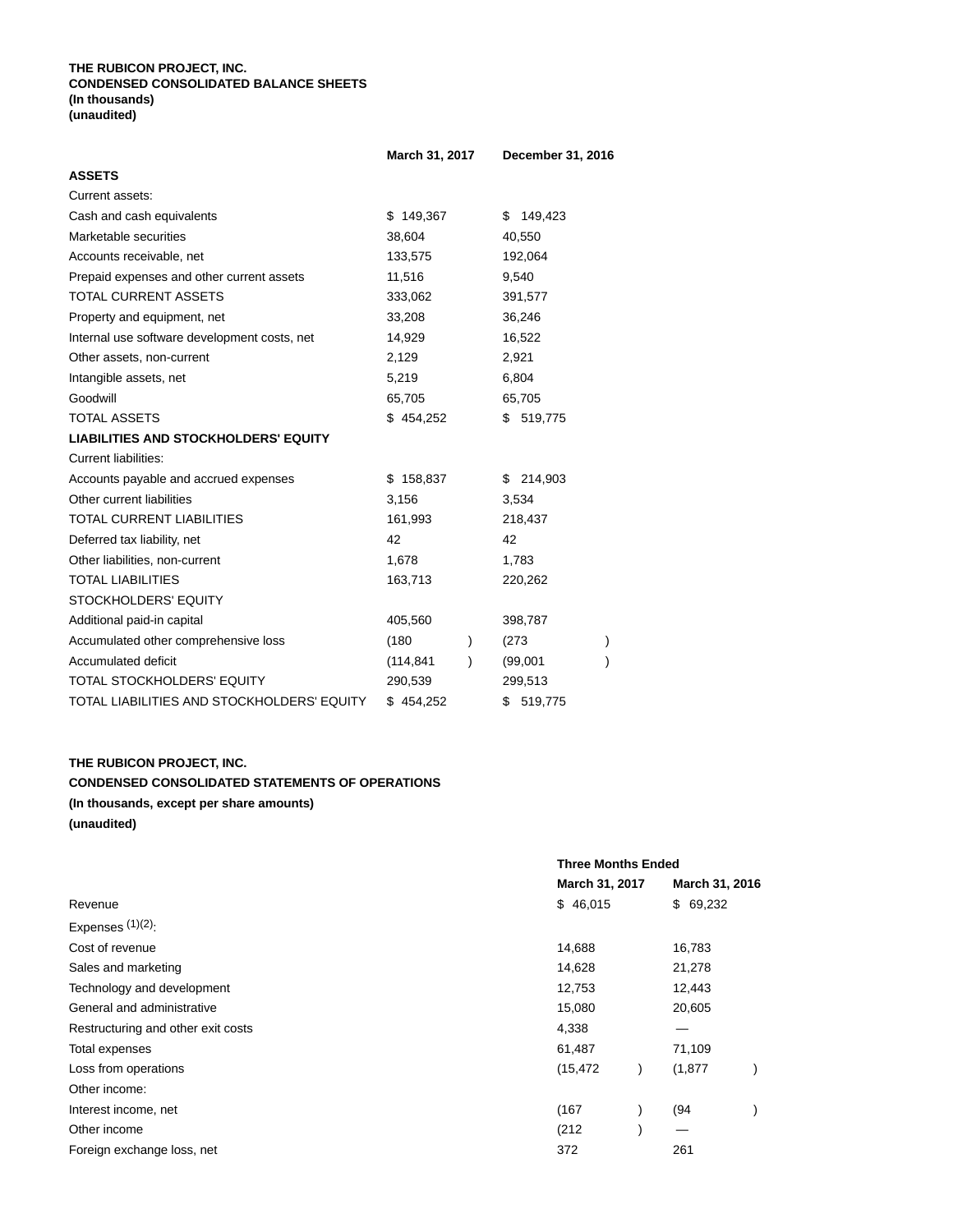| Total other income, net                                              | (7             | 167     |  |
|----------------------------------------------------------------------|----------------|---------|--|
| Loss before income taxes                                             | (15, 465)      | (2,044) |  |
| Provision (benefit) for income taxes                                 | 375            | (4,328) |  |
| Net income (loss)                                                    | $$^{(15,840)}$ | \$2,284 |  |
| Net income (loss) per share:                                         |                |         |  |
| Basic                                                                | \$ (0.33)      | \$0.05  |  |
| Diluted                                                              | \$ (0.33)      | \$0.05  |  |
| Weighted-average shares used to compute net income (loss) per share: |                |         |  |
| Basic                                                                | 48,332         | 44,663  |  |
| Diluted                                                              | 48,332         | 48,676  |  |
|                                                                      |                |         |  |

(1) Stock-based compensation expense included in our expenses was as follows:

|                                        | <b>Three Months Ended</b> |                |
|----------------------------------------|---------------------------|----------------|
|                                        | March 31, 2017            | March 31, 2016 |
| Cost of revenue                        | \$84                      | \$ 62          |
| Sales and marketing                    | 1.435                     | 2.114          |
| Technology and development             | 1.075                     | 1.374          |
| General and administrative             | 2.709                     | 4.841          |
| Restructuring and other exit costs     | 936                       |                |
| Total stock-based compensation expense | \$6,239                   | \$8,391        |

(2) Depreciation and amortization expense included in our expenses was as follows:

|                                             | <b>Three Months Ended</b> |                |
|---------------------------------------------|---------------------------|----------------|
|                                             | March 31, 2017            | March 31, 2016 |
| Cost of revenue                             | \$ 8.379                  | \$5.948        |
| Sales and marketing                         | 467                       | 1.592          |
| Technology and development                  | 666                       | 598            |
| General and administrative                  | 609                       | 488            |
| Total depreciation and amortization expense | \$10.121                  | \$8,626        |

### **THE RUBICON PROJECT, INC. CONDENSED CONSOLIDATED STATEMENTS OF CASH FLOWS (In thousands) (unaudited)**

|                                                                                          | <b>Three Months Ended</b> |  |                |  |
|------------------------------------------------------------------------------------------|---------------------------|--|----------------|--|
|                                                                                          | March 31, 2017            |  | March 31, 2016 |  |
| <b>OPERATING ACTIVITIES:</b>                                                             |                           |  |                |  |
| Net income (loss)                                                                        | \$(15,840)                |  | \$2,284        |  |
| Adjustments to reconcile net income (loss) to net cash provided by operating activities: |                           |  |                |  |
| Depreciation and amortization                                                            | 10,121                    |  | 8,626          |  |
| Stock-based compensation                                                                 | 6,239                     |  | 8.391          |  |
| Loss on disposal of property and equipment                                               | 258                       |  | 3              |  |
| Unrealized foreign currency gains, net                                                   | 119                       |  | 972            |  |
| Deferred income taxes                                                                    | 282                       |  | (4, 351)       |  |
| Changes in operating assets and liabilities, net of effect of business acquisitions:     |                           |  |                |  |
| Accounts receivable                                                                      | 58,501                    |  | 59,303         |  |
| Prepaid expenses and other assets                                                        | (1,506)                   |  | 179            |  |
| Accounts payable and accrued expenses                                                    | (54, 794)                 |  | (64, 180)      |  |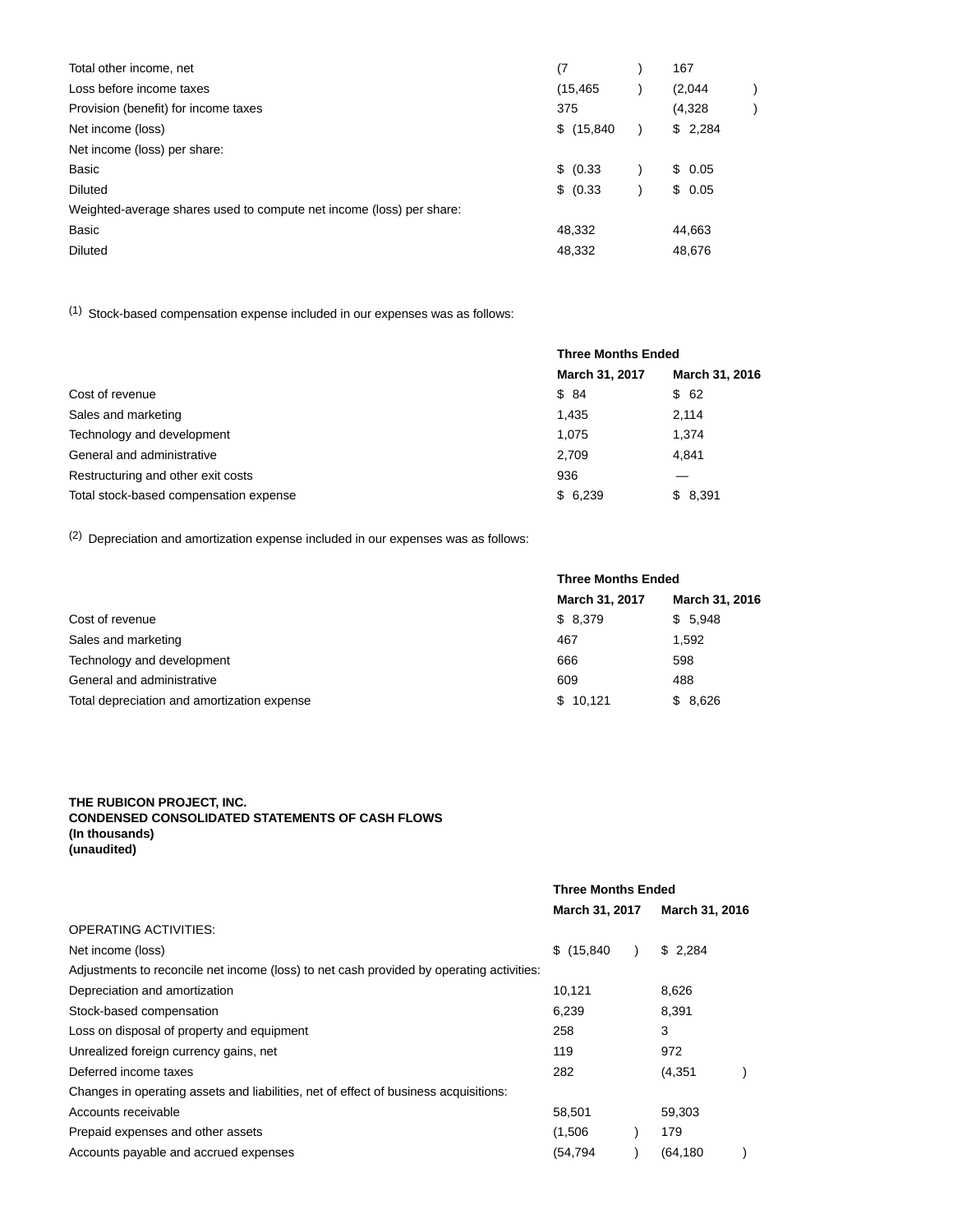| Other liabilities                                                    | (499      | (559      |  |
|----------------------------------------------------------------------|-----------|-----------|--|
| Net cash provided by operating activities                            | 2,881     | 10,668    |  |
| <b>INVESTING ACTIVITIES:</b>                                         |           |           |  |
| Purchases of property and equipment                                  | (3,084)   | (1, 443)  |  |
| Capitalized internal use software development costs                  | (2,285    | (2,306)   |  |
| Investments in available-for-sale securities                         | (14, 948) |           |  |
| Maturities of available-for-sale securities                          | 16,950    | 6,400     |  |
| Net cash provided by (used in) investing activities                  | (3,367)   | 2,651     |  |
| <b>FINANCING ACTIVITIES:</b>                                         |           |           |  |
| Proceeds from exercise of stock options                              | 368       | 6,718     |  |
| Net cash provided by financing activities                            | 368       | 6,718     |  |
| EFFECT OF EXCHANGE RATE CHANGES ON CASH AND CASH EQUIVALENTS         | 62        | 31        |  |
| CHANGE IN CASH AND CASH EQUIVALENTS                                  | (56       | 20,068    |  |
| CASH AND CASH EQUIVALENTS - Beginning of period                      | 149,423   | 116,499   |  |
| CASH AND CASH EQUIVALENTS - End of period                            | \$149,367 | \$136,567 |  |
| SUPPLEMENTAL DISCLOSURES OF OTHER CASH FLOW INFORMATION:             |           |           |  |
| Capitalized assets financed by accounts payable and accrued expenses | 254       | 667       |  |
| Capitalized stock-based compensation                                 | 166       | 206       |  |

# **THE RUBICON PROJECT, INC.**

# **RECONCILIATION OF REVENUE TO ADVERTISING SPEND AND REVENUE TO NON-GAAP NET REVENUE (In thousands)**

**(unaudited)**

|                                             | <b>Three Months Ended</b> |                |
|---------------------------------------------|---------------------------|----------------|
|                                             | March 31, 2017            | March 31, 2016 |
| Revenue                                     | \$46.015                  | \$69.232       |
| Plus amounts paid to sellers <sup>(1)</sup> | 145.525                   | 179.265        |
| Advertising spend                           | \$191.540                 | \$248,497      |

|                                                                 | <b>Three Months Ended</b> |                |  |
|-----------------------------------------------------------------|---------------------------|----------------|--|
|                                                                 | March 31, 2017            | March 31, 2016 |  |
| Revenue                                                         | \$46.015                  | \$69.232       |  |
| Less amounts paid to sellers reflected in cost of revenue $(2)$ | 633                       | 5.672          |  |
| Non-GAAP net revenue                                            | \$45.382                  | 63,560<br>\$.  |  |

(1) Amounts paid to sellers for the portion of our revenue reported on a net basis for GAAP purposes.

(2) Amounts paid to sellers for the portion of our revenue reported on a gross basis for GAAP purposes.

# **THE RUBICON PROJECT, INC. RECONCILIATION OF NET INCOME (LOSS) TO ADJUSTED EBITDA (In thousands) (unaudited)**

|                                                                                             | <b>Three Months Ended</b> |                |  |  |
|---------------------------------------------------------------------------------------------|---------------------------|----------------|--|--|
|                                                                                             | <b>March 31, 2017</b>     | March 31, 2016 |  |  |
| Net income (loss)                                                                           | \$(15, 840)               | \$2.284        |  |  |
| Add back (deduct):                                                                          |                           |                |  |  |
| Depreciation and amortization expense, excluding amortization of acquired intangible assets | 8.536                     | 4,569          |  |  |
| Amortization of acquired intangibles                                                        | 1.585                     | 4,057          |  |  |
| Stock-based compensation expense                                                            | 6.239                     | 8,391          |  |  |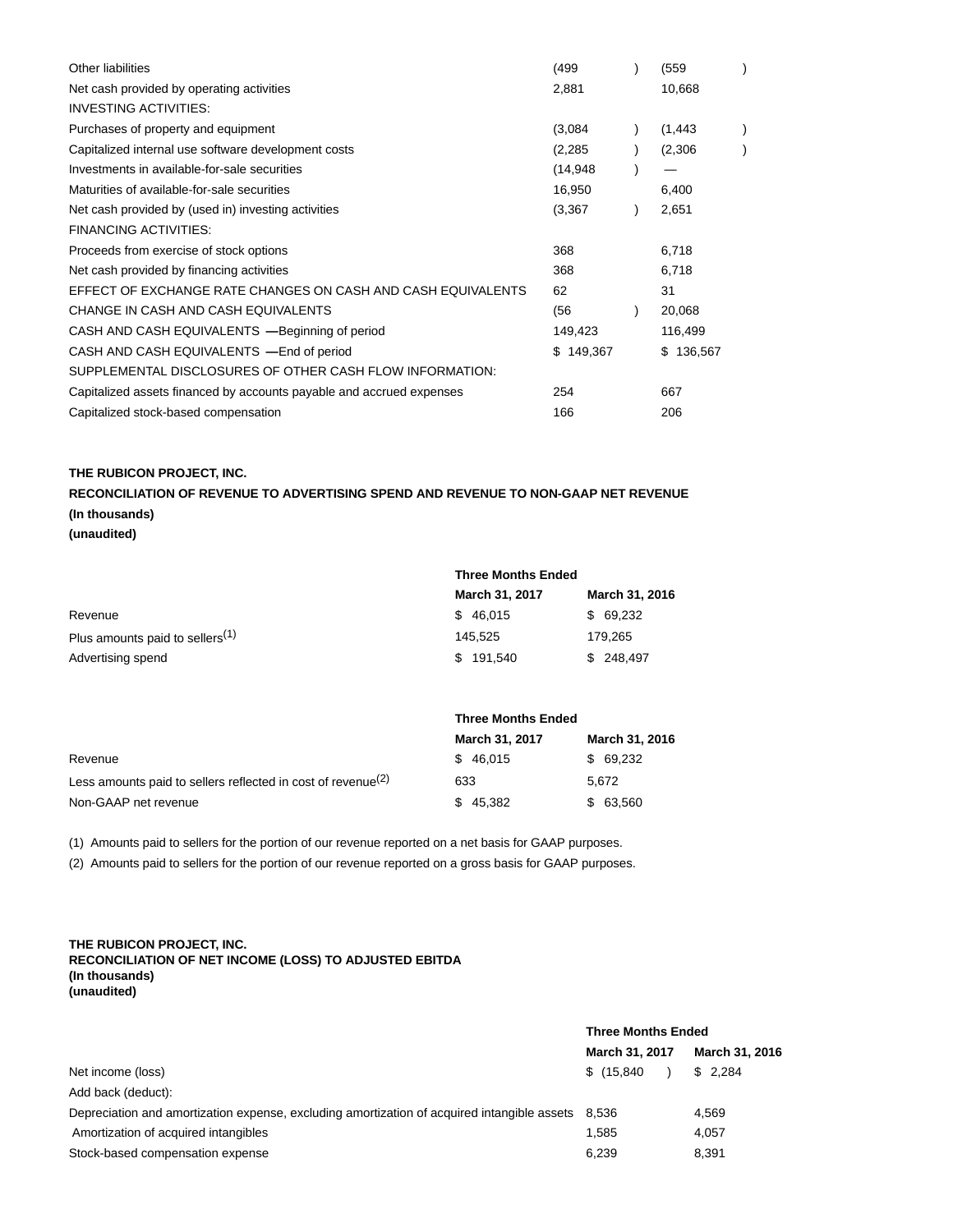| Acquisition and related items        |         | 318      |  |
|--------------------------------------|---------|----------|--|
| Interest income, net                 | (167    | (94      |  |
| Foreign currency loss, net           | 372     | 261      |  |
| Provision (Benefit) for income taxes | 375     | (4,328)  |  |
| <b>Adjusted EBITDA</b>               | \$1.100 | \$15.458 |  |

## **THE RUBICON PROJECT, INC. RECONCILIATION OF NET INCOME (LOSS) TO NON-GAAP NET INCOME (In thousands) (unaudited)**

|                                                                               | <b>Three Months Ended</b> |                |  |
|-------------------------------------------------------------------------------|---------------------------|----------------|--|
|                                                                               | March 31, 2017            | March 31, 2016 |  |
| Net income (loss)                                                             | $$^{(15,840)}$            | \$2,284        |  |
| Add back (deduct):                                                            |                           |                |  |
| Stock-based compensation expense                                              | 6.239                     | 8,391          |  |
| Acquisition and related items, including amortization of acquired intangibles | 1.585                     | 4,375          |  |
| Foreign currency loss, net                                                    | 372                       | 261            |  |
| Tax effect of Non-GAAP adjustments (1)                                        | (45                       | (4.515)        |  |
| Non-GAAP net income (loss)                                                    | (7,689<br>S.              | \$10,796       |  |

(1) Non-GAAP net income for the first quarter of 2017 includes the estimated tax impact from the expense items reconciling between net income and non-GAAP net income. For consistency, 2016 historical non-GAAP income has been adjusted to reflect the estimated tax impact of those items.

# **THE RUBICON PROJECT, INC. RECONCILIATION OF GAAP EPS TO NON-GAAP EPS (In thousands, except per share amounts) (unaudited)**

|                                                                                                                                           |      | <b>Three Months Ended</b> |  |     |                   |
|-------------------------------------------------------------------------------------------------------------------------------------------|------|---------------------------|--|-----|-------------------|
|                                                                                                                                           | 2017 | March 31,                 |  |     | March 31,<br>2016 |
| GAAP net income (loss) per share (1).                                                                                                     |      |                           |  |     |                   |
| Basic                                                                                                                                     |      | \$ (0.33)                 |  |     | \$0.05            |
| <b>Diluted</b>                                                                                                                            |      | \$ (0.33)                 |  |     | \$0.05            |
| Non-GAAP net income (loss) (2)                                                                                                            |      | $$^{(7,689)}$             |  |     | \$10,796          |
| Reconciliation of weighted-average shares used to compute net income (loss) per share to non-GAAP weighted<br>average shares outstanding: |      |                           |  |     |                   |
| Weighted-average shares used to compute net income (loss) per share:                                                                      |      | 48,332                    |  |     | 44,663            |
| Dilutive effect of weighted-average common stock options, RSAs, and RSUs <sup>(3)</sup>                                                   |      |                           |  |     | 3,232             |
| Dilutive effect of weighted-average escrow shares                                                                                         |      |                           |  | 763 |                   |
| Dilutive effect of weighted-average ESPP(3)                                                                                               |      |                           |  | 18  |                   |
| Non-GAAP weighted-average shares outstanding                                                                                              |      | 48,332                    |  |     | 48,676            |
| Non-GAAP earnings (loss) per share                                                                                                        |      | \$ (0.16)                 |  |     | \$0.22            |

(1) Calculated as net income (loss) divided by basic and diluted weighted-average shares used to compute net income (loss) per share as included in the consolidated statement of operations.